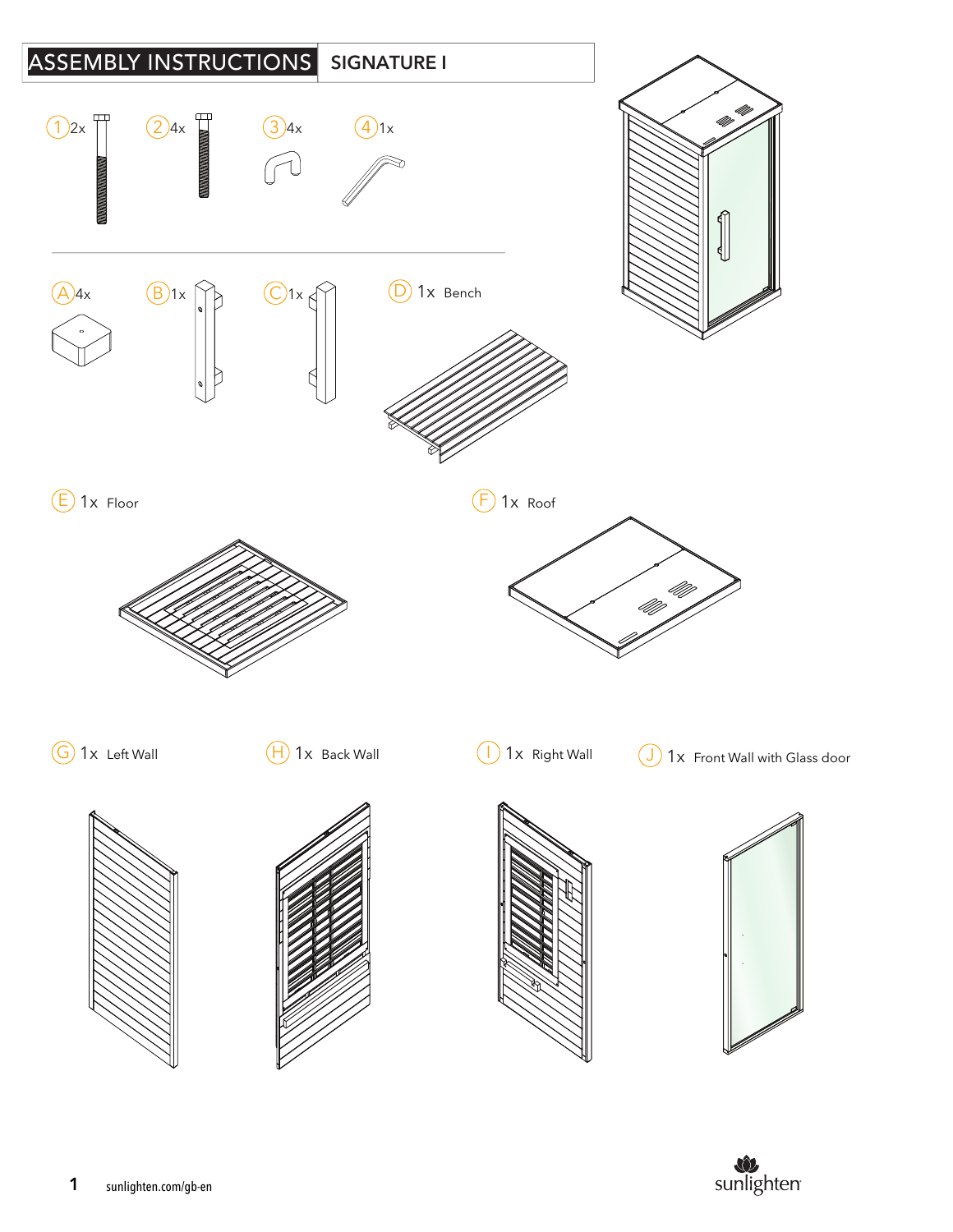### PRE-STEPS

Unpack each wall segment from the shipping material. Stage each wall segment in the room you will be assembling the unit.



230V, 1250 watts. 3m cord exits from back left of roof.

See USER MANUAL or spec sheet for additional specs.

#### STEP 1

1.1 Attach the feet pegs  $(A)$  with supplied Allen wrench and bolts  $(2)$  to the underside of floor  $(\mathsf{E})$  .

1.2 Cut the zip ties holding the floor grate. The fabric will adhere to the Velcro on the underside of the grate.

TIP: One side of the fabric adheres better.

NOTE: Make sure the floor panel is on a surface that is perfectly level and relatively smooth.



#### STEP 2

Place the back wall  $(H)$  on the back of the floor panel (E). Be sure you have two people assisting with this step. This is the side with the sauna information label on the bottom edge.



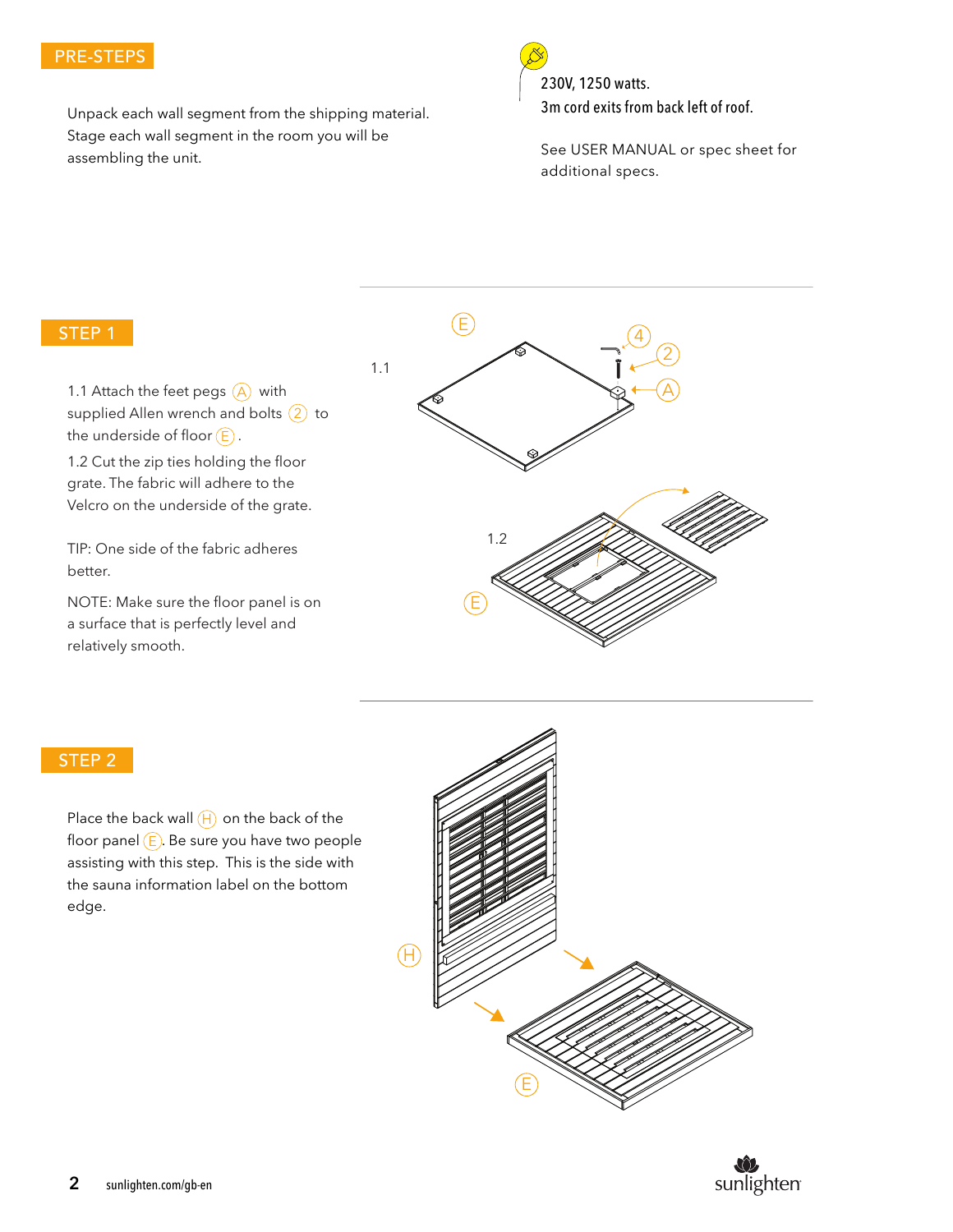# STEP 3

Place right wall  $\left( \begin{array}{c} I \end{array} \right)$  on the right side of floor panel  $(E)$  . This wall panel should sit flush once properly seated. Make sure no gaps are visible in the corner of the two walls as you insert it. It should be inserted flush.

NOTE: The right wall of the sauna includes wire connections underneath which will lead into the floor panel (see illustration 3.2 below).





If you have not yet done so, the floor heaters will need to be connected to the right wall wires. The diagram to the left shows where the connection is made. You will need to remove the floor grate and a small hatch covering the harness.

# STEP 4

As you insert each wall segment, you will insert the U-clips  $(3)$  in the pre-drilled holes in the corner. This will keep the walls sealed together.

The front wall  $\left(\bigcup\right)$  will be inserted next. Be careful of the glass door and panel as you insert the wall.



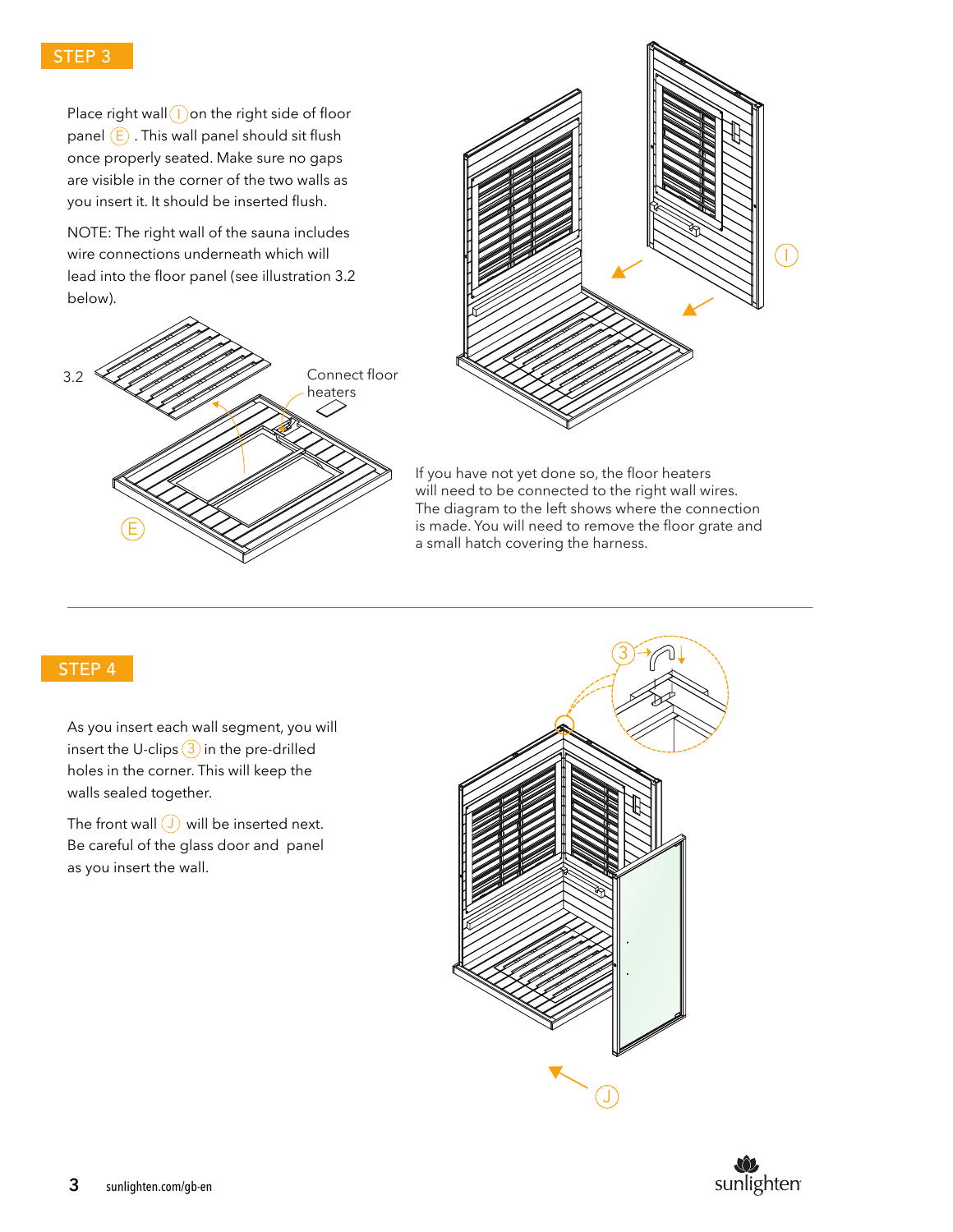After securing the U-clip $(3)$ , the left wall $(\mathsf{G})$ will be the last to be inserted. Make sure it is flush and no gaps are showing in the corners.

NOTE: If you ever have trouble getting a U-clip to slide in, this can be resolved by tapping it with a hammer.



## STEP 6

Once all the U-clips have been inserted in the corners, the next step will be to place the roof F on top. Make sure the side the main power cord receptacle faces the back.



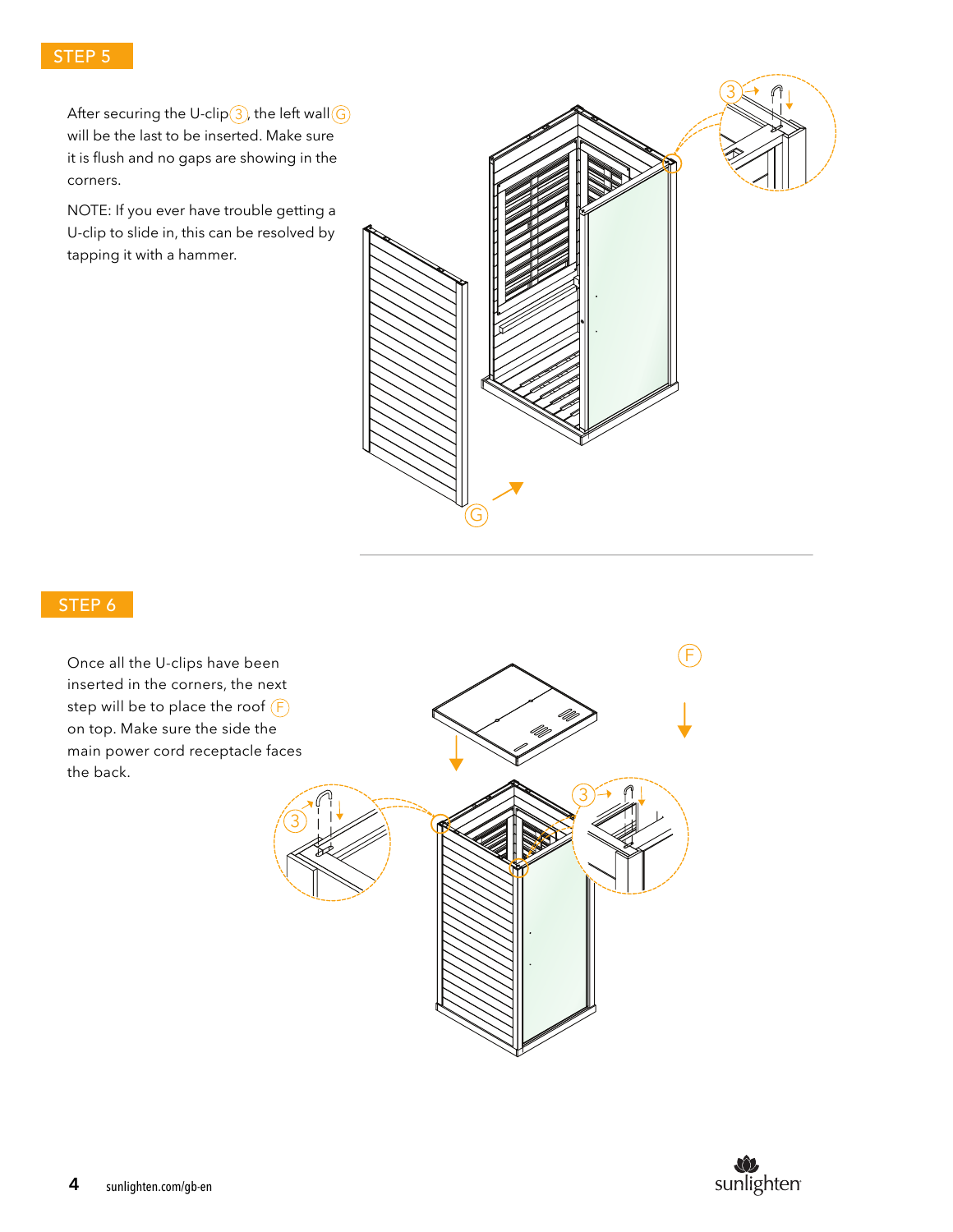

## STEP 8

With the bench installed, the heater panel frames can be inserted back into their respectable walls.

The door handles come with the hardware and can easily be screwed right in.

A second person should hold the handle while the other screws the bolts in with the Allen wrench. The dust cover should also be replaced.